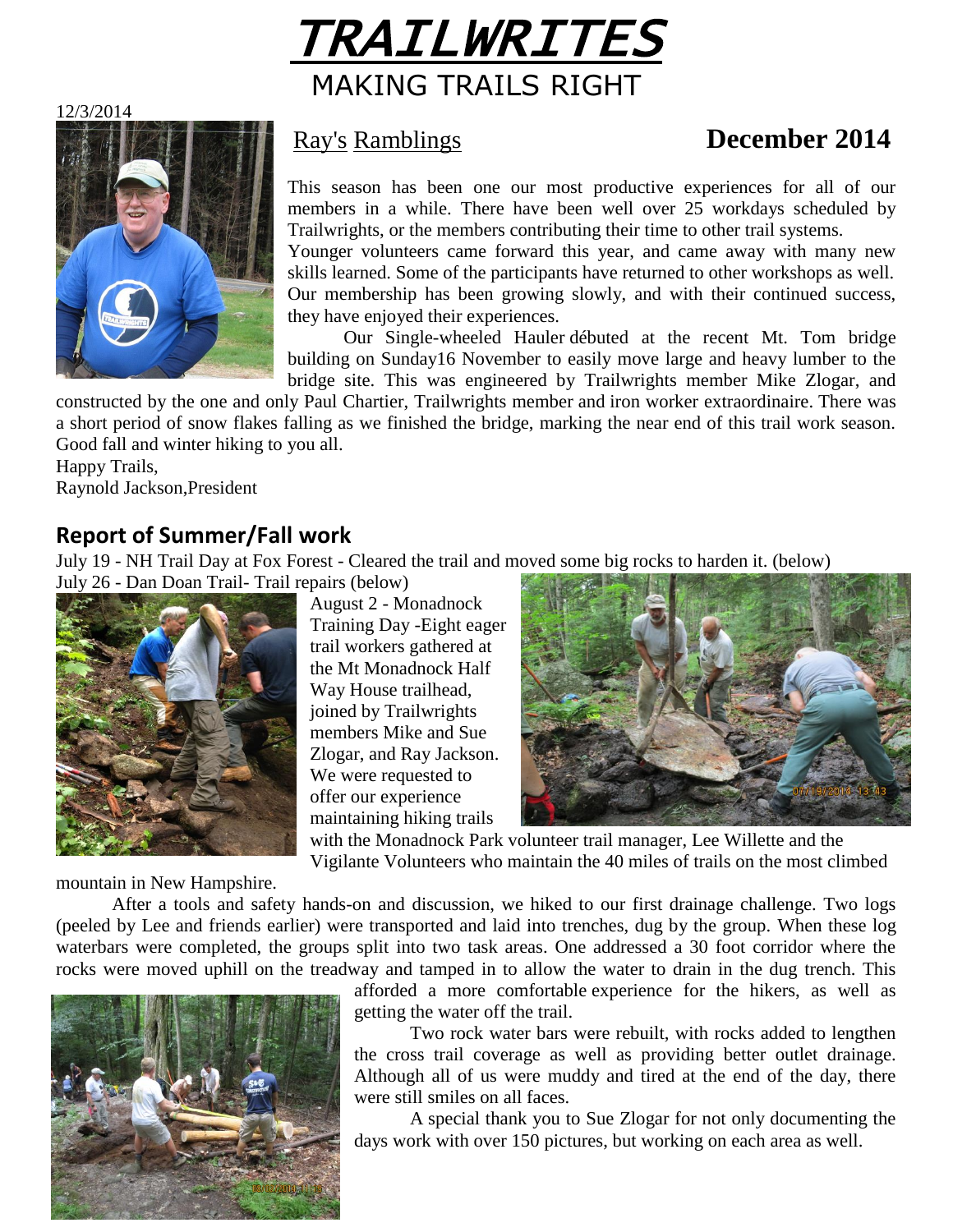The work experience was sponsored by the Society for the Protection of New Hampshire Forests (SPNHF), who share in the ownership and care of the Monadnock trails system. Aug. 2 Mt. Pemigewasset Trail - built staircase in a very deep gully. Met Nate.



Sept. 20 - Kearsarge North - Purchased and placed gravel in treadway. Oct. 18 - Artist's Bluff - cleaned waterbars. Met Matt.



Go on our website at www.trailwrights.org or our Facebook page to see reports of our workdays.

Go to our Facebook page for more photos!

| TRAILWRIGHTS' STORE                                                                  |         |                                     |                                             |
|--------------------------------------------------------------------------------------|---------|-------------------------------------|---------------------------------------------|
|                                                                                      |         | Member Non-Member                   | Don't forget to stop at                     |
| Blue or gray tee shirts $$8.00$                                                      |         | \$10.00                             | The Old Man viewing                         |
| Blue or gray sweatshirt \$12.00                                                      |         | \$15.00                             | and find our 12x24 paver                    |
| Hooded sweatshirts                                                                   | \$15.00 | \$17.00                             |                                             |
| Bumper sticker                                                                       | \$1.00  | \$2.00                              |                                             |
| Logo decal                                                                           | \$1.00  | \$2.00                              |                                             |
| Logo patches                                                                         | \$4.00  | \$5.00                              |                                             |
| Pins                                                                                 | \$5.00  | \$5.00                              |                                             |
| Items available at outings. Please call or email Peggy for sending through the mail. |         |                                     |                                             |
| Trailwrights Directory                                                               |         |                                     |                                             |
|                                                                                      |         |                                     | www.Trailwrights.org Trailwrights@pobox.com |
| President: Ray Jackson                                                               |         | 978-597-8813 rayjtrails@gmail.com   |                                             |
| Vice President:Bob Spoerl603-437-0541 rspoerl@nhvt.net                               |         |                                     |                                             |
| Secretary: Peggy Graham 603-286-3506 halpeg76@metrocast.net                          |         |                                     |                                             |
| Treasurer: Ralph Potter 603-228-2366 sandyjs1@comcast.net                            |         |                                     |                                             |
| Director: Hal Graham                                                                 |         | 603-286-3506 halpeg76@metrocast.net |                                             |
| Director: Rick Blanchette 603-878-1464 rickblanchette@yahoo.com                      |         |                                     |                                             |
| Director: Bruce Richards 603-623-1397 brucedottie125@gmail.com                       |         |                                     |                                             |
| Hiking: Dan Blanchette 603-226-0762 knapsac@aol.com                                  |         |                                     |                                             |
| Trail/Toolmaster: Dave Dick                                                          |         | 603-464-4628 ddick1@comcast.net     |                                             |
| Webmaster: Rick Blanchette                                                           |         |                                     | 603-878-1464 rickblanchette@yahoo.com       |
| Welcome new members!                                                                 |         |                                     |                                             |
| Matthew Lightsey from Warwick, RI                                                    |         |                                     |                                             |
| George Prive, Hampton                                                                |         |                                     |                                             |
|                                                                                      |         |                                     |                                             |

**For winter hiking, please contact Dan Blanchette at 226-0762.**